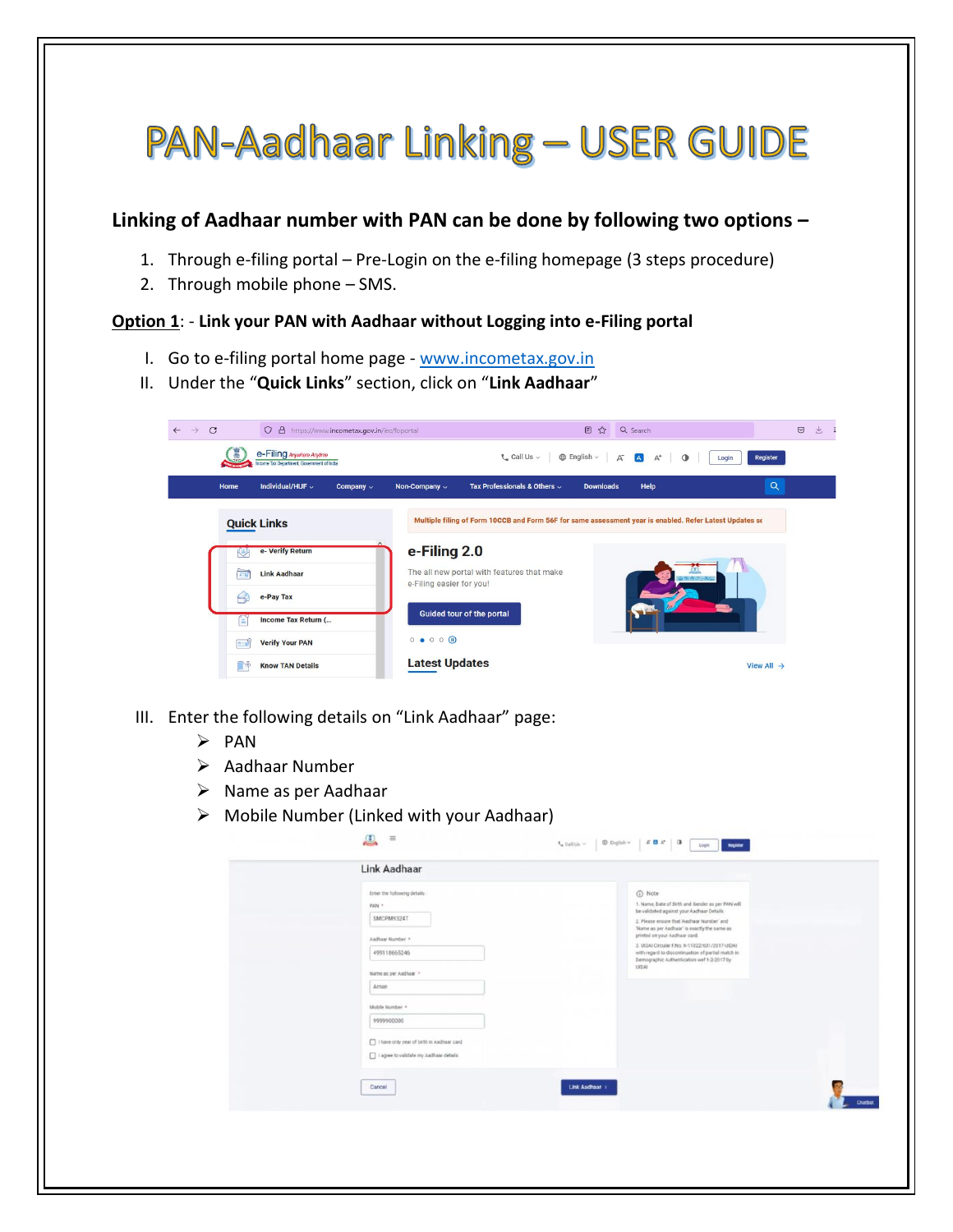IV. If you have only year of birth in your Aadhaar card, click '**I have only year of birth in Aadhaar card'**. It is mandatory to select '**I agree to validate my Aadhaar details**'. Then, click "**Link Aadhaar**".

| Link Aadhaar                                                                                                                                                                                                                                     |                                                                                                                                                                                                                                                                                                                                                                                                          |  |
|--------------------------------------------------------------------------------------------------------------------------------------------------------------------------------------------------------------------------------------------------|----------------------------------------------------------------------------------------------------------------------------------------------------------------------------------------------------------------------------------------------------------------------------------------------------------------------------------------------------------------------------------------------------------|--|
| Enter the following details:<br>PAN *<br>SMCPM9324T<br>Aadhaar Number *<br>499118665246<br>Name as per Aadhaar =<br>Arnan<br>Mobile Number *<br>9999900000<br>There only year of birth in Aadhaar card<br>1 agree to validate my Aadhaar details | O Note<br>1. Name, Date of Birth and Gender as per PAN will<br>be validated against your Aadhaar Details<br>2. Please ensure that 'Aadhaar Number' and<br>'Name as per Aadhaar' is exactly the same as<br>printed on your Aadhaar card.<br>3. UEJAI Circular F.No. K-11022/631/2017-UIDAI<br>with regard to discontinuation of partial match in<br>Demographic Authentication well 1-2-2017 by<br>LIIDAL |  |

V. You will receive a 6-digit OTP on the mobile number you entered in Step IV. On the **Verification** page, enter the **Mobile OTP** and click **Validate**. If you are using this service post-login, you won't go through this step.

| e-Filing summaring<br>$\tau_{\bullet}$ call $u_1 =$ $\begin{bmatrix} 0 & \text{length} \times \\ 0 & 1 \end{bmatrix}$ $\begin{bmatrix} 0 & \text{if} \\ 0 & 1 \end{bmatrix}$<br>Register<br>Lagin                                                                           |
|-----------------------------------------------------------------------------------------------------------------------------------------------------------------------------------------------------------------------------------------------------------------------------|
| Help<br><b>Tax Professionals &amp; Others -</b><br>Individual/HUF -<br>Non-Company -<br><b>Downloads</b><br>Home<br>Company -                                                                                                                                               |
| Home > Link Aadhaar > Verification                                                                                                                                                                                                                                          |
| Verification<br>Please enter the one time password (OTP) sent via text<br>message(SMS) to your mobile number.<br>Mobile OTP +<br>$\sim$<br>$\sim$<br>A.<br>$\sim$<br>$\sim$<br>$\sim$<br>3. Attempt(s) Remaining<br>OTP exports in 14:55<br>Resend OTP4 (Allowed only once) |
| Validate<br>Cancel                                                                                                                                                                                                                                                          |
|                                                                                                                                                                                                                                                                             |
| <b>Related Sites</b><br><b>ITD Mobile App</b><br><b>About Us</b><br><b>Using the Portal</b><br><b>Contact Us</b>                                                                                                                                                            |
| Chatbot<br>Helpdesk Numbers<br>Webuite Policies<br>About the Portal<br>Income Tax India<br>$\triangleright$ Google piny                                                                                                                                                     |

### **NOTE**:

- OTP will be valid for 15 minutes only.
- You have 3 attempts to enter the correct OTP.
- The **OTP expiry countdown** timer on screen tells you when the OTP will expire.
- On clicking **Resend OTP**, a new OTP will be generated and sent.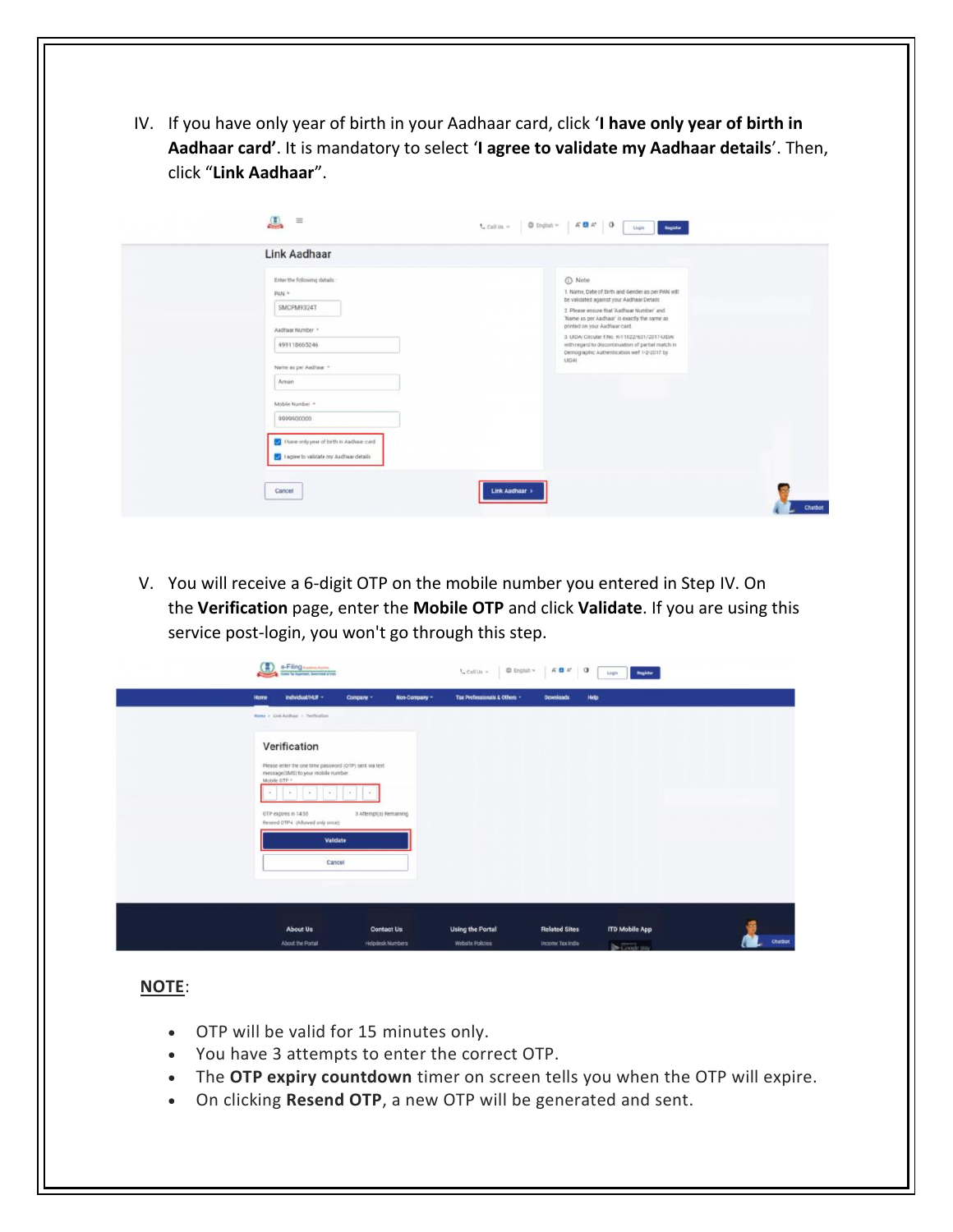On success, you will get a message about your Aadhaar-PAN linking request being sent to UIDAI.

| a-Filing                                                                                                                                                                                                                                     |                                 |                                                                                                                                                                                    | $L$ calls $=$ $0$ belon- $K$ <b>B</b> $M$   0 | Register<br><b>Logic</b>            |        |
|----------------------------------------------------------------------------------------------------------------------------------------------------------------------------------------------------------------------------------------------|---------------------------------|------------------------------------------------------------------------------------------------------------------------------------------------------------------------------------|-----------------------------------------------|-------------------------------------|--------|
| individual/HUF -<br><b>Home</b>                                                                                                                                                                                                              | Non-Company -<br>Company -      | Tax Professionals & Others. -                                                                                                                                                      | Downloads:<br>Help                            |                                     |        |
| Home: I Live Auditor: I melitures -                                                                                                                                                                                                          |                                 |                                                                                                                                                                                    |                                               |                                     |        |
| Verification<br>Please enter the one time password (OTP) is<br>message(SMS) to your mobile number.<br>Mobile OTP =<br><b>Real Property Control Property</b><br>OTP expires in 14.55<br>Resend OTP4 (Allowed only once)<br>Validate<br>Cancel | ok                              | $\checkmark$<br>Your Aadhaar-PAN linking request has been sent to UIDAI for validation.<br>Please check the status later by clicking on "Link Aadhaar Status" link on<br>Home page |                                               |                                     |        |
| About Us.<br>About the Portal                                                                                                                                                                                                                | Contact Us<br>Helpdesk Nantiers | Using the Portal<br>Website Policies                                                                                                                                               | Related Sites<br>income Tax India             | ITO Mobile App<br><b>De Cook to</b> | Chatbo |

**Option 1.1**: - **View Link Aadhaar Status without loggin into e-Filing portal**

- a. Go to e-filing portal home page [www.incometax.gov.in](http://www.incometax.gov.in/)
- b. Under the "**Quick Links**" section, click on "**Link Aadhaar**"

| <b>Quick Links</b>                               |                                                                        | n 10CCB and Form 56F for same assessment year is enabled. Refer Latest Updates section for more details. 13. I |
|--------------------------------------------------|------------------------------------------------------------------------|----------------------------------------------------------------------------------------------------------------|
| e-Pay Tax                                        | e-Filing 2.0                                                           |                                                                                                                |
| f<br>Income Tax Return (                         | The all new portal with features that make<br>e-Filing easier for you! |                                                                                                                |
| <b>Verify Your PAN</b><br>$A = 2$                |                                                                        |                                                                                                                |
| <b>Know TAN Details</b><br>r                     | Guided tour of the portal                                              |                                                                                                                |
| тах шиоппацоп                                    | $\circ \bullet \circ \circ \circ \bullet$                              |                                                                                                                |
| <b>Link Aadhaar Status</b><br>$\overline{A - B}$ | <b>Latest Updates</b>                                                  | View All $\rightarrow$                                                                                         |
| <b>Authenticate notice</b>                       | Date: 16-Feb-2022<br><b>News</b>                                       | Date: 22-Feb-2022<br>e-Campaign                                                                                |
| <b>Know Your AO</b><br>آ≗ُ                       | More than 29.8 lakh major Tax Audit<br><b>Reports filed</b>            | Dear ABxxxxxx7L Please verify your<br>ITR for AY 2021-22 now. Please                                           |
| <b>Instant E-PAN</b><br>2=1                      |                                                                        |                                                                                                                |